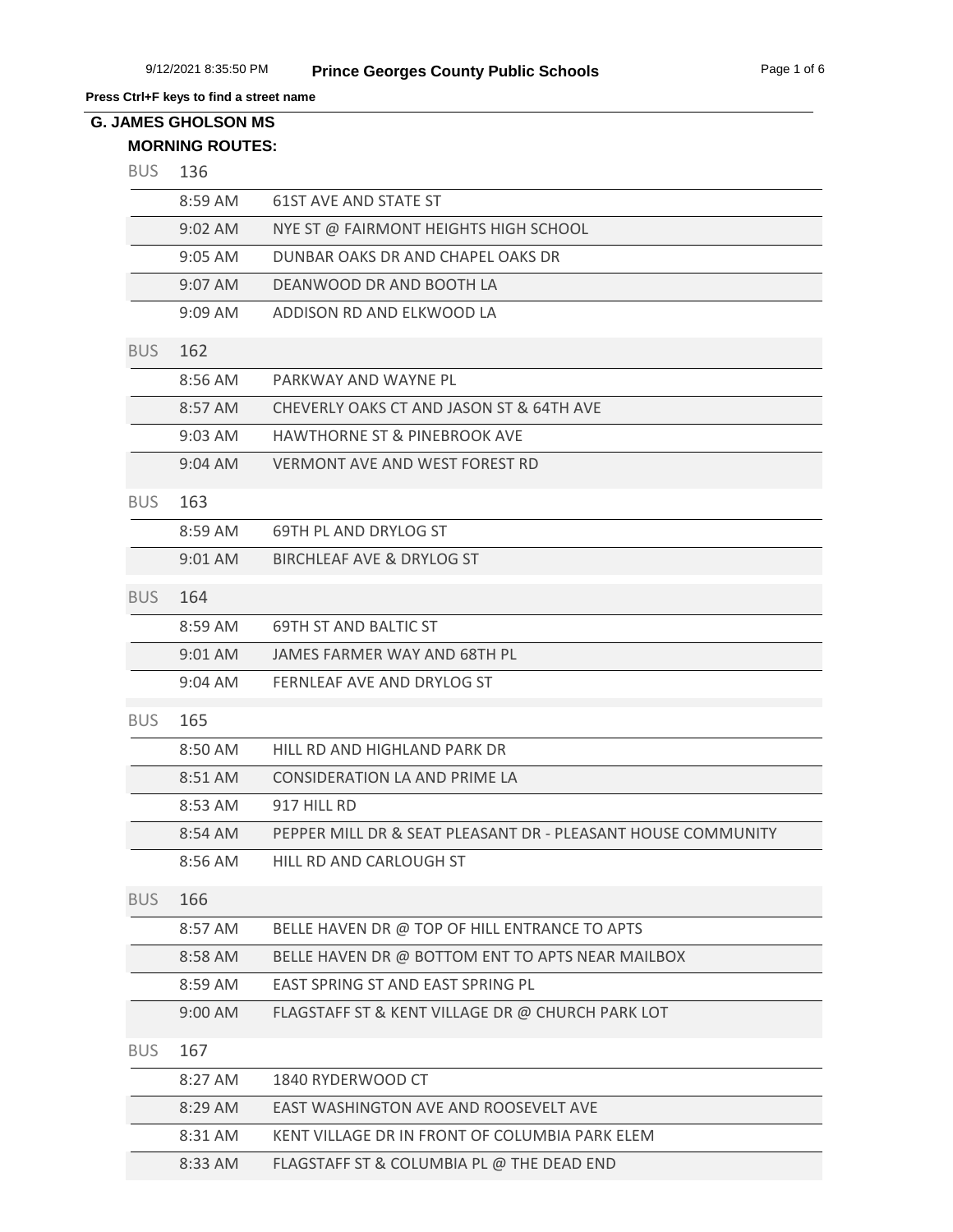|            | 8:38 AM   | <b>CEDARWOOD CT &amp; SHERIFF RD</b>                           |
|------------|-----------|----------------------------------------------------------------|
|            | 8:39 AM   | SHERIFF RD AND COUNTRYWOOD CT                                  |
|            | 8:40 AM   | SHERIFF RD AND WILLOWOOD CT                                    |
| <b>BUS</b> | 168       |                                                                |
|            | 8:58 AM   | JOPLIN ST AND SEAT PLEASANT DR                                 |
|            | 9:00 AM   | CABIN BRANCH DR AND 71ST AVE                                   |
|            | 9:01 AM   | <b>GREIG ST AND G ST</b>                                       |
|            | 9:02 AM   | <b>GREIG ST AND 64TH AVE</b>                                   |
|            | 9:04 AM   | <b>MOROCCO ST AND BOOKER DR</b>                                |
|            | $9:06$ AM | CARRINGTON AVE AND BOOKER DR                                   |
| <b>BUS</b> | 174       |                                                                |
|            | 8:43 AM   | CINDY LN & FUNDERBURG DR                                       |
|            | 8:47 AM   | ADDISON RD AND ADAK ST                                         |
|            | 8:50 AM   | CROWN ST & E CAPITOL ST & MARYLAND PARK DR                     |
| <b>BUS</b> | 176       |                                                                |
|            | 8:25 AM   | LAKE ARBOR WAY & LAKE OVERLOOK DR                              |
|            | 8:40 AM   | <b>BOOKER TERR AND BOOKER DR</b>                               |
|            | 8:41 AM   | GLEN WILLOW DR & SKILLMAN ST - GLEN WILLOW APTS @ TOP OF STEPS |
|            | 8:43 AM   | MINNA AVE AND KANO ST                                          |
|            | 8:45 AM   | L ST AND CEDAR HEIGHTS DR                                      |
|            | 8:47 AM   | FIELD ST AND 62ND PL                                           |
|            | 8:49 AM   | <b>62ND PL AND EASTERN AVE</b>                                 |
|            | 8:50 AM   | 59TH AVE & 59TH PL & FIELD PL                                  |
|            | 8:52 AM   | <b>KOLB ST AND 57TH PL</b>                                     |
| <b>BUS</b> | 193       |                                                                |
|            | 8:58 AM   | 57TH AVE AND BEECHER ST                                        |
|            | 9:01 AM   | FOREST RD AND GREENLEAF RD                                     |
|            | 9:02 AM   | CHEVERLY AVE AND KILMER ST                                     |
|            | $9:05$ AM | 64TH AVE & KILMER ST                                           |
|            | $9:06$ AM | KILMER ST @ ENT SHOPPING CENTER                                |
| <b>BUS</b> | 194       |                                                                |
|            | 9:03 AM   | <b>BRIGHTSEAT RD &amp; CONGRESS PL</b>                         |
|            | 9:04 AM   | CONTINENTAL PL AND BRIGHTSEAT RD                               |
|            | $9:08$ AM | <b>GLEN VALLEY DR AND HILLSIDE TERR</b>                        |
|            | 9:10 AM   | 8628 CENTRAL AVE                                               |
|            | 9:11 AM   | NORAIR AVE AND DUNBAR AVE                                      |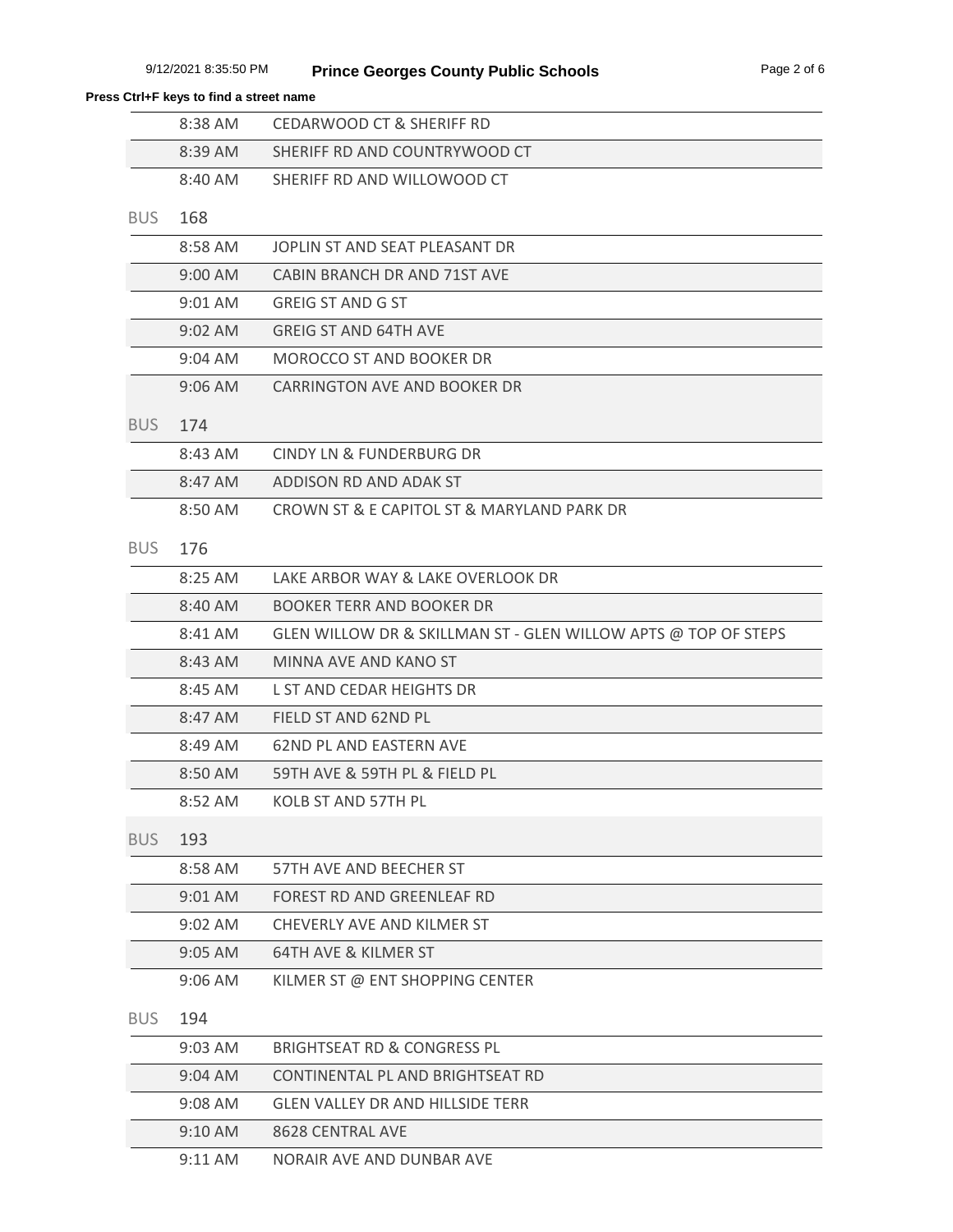|      | $9:14$ AM | 8375 FIELDSTONE WAY (AT BUS STOP)             |
|------|-----------|-----------------------------------------------|
|      | $9:20$ AM | DAIMLER DR & CENTRAL AVE                      |
|      | $9:21$ AM | CENTRAL AVE @ ENTRANCE TO CENTRAL GARDEN APTS |
| BUS. | 199       |                                               |
|      | 8:58 AM   | GREELEY RD AND MARKHAM LA                     |
|      | 0.00AA    | VENIT VILLACE DD AND EACT LOMBADD CT          |

| 9:00 AM   | KENT VILLAGE DR AND EAST LOMBARD ST |
|-----------|-------------------------------------|
| $9:04$ AM | KENT TOWN DR AND FIRE HOUSE RD      |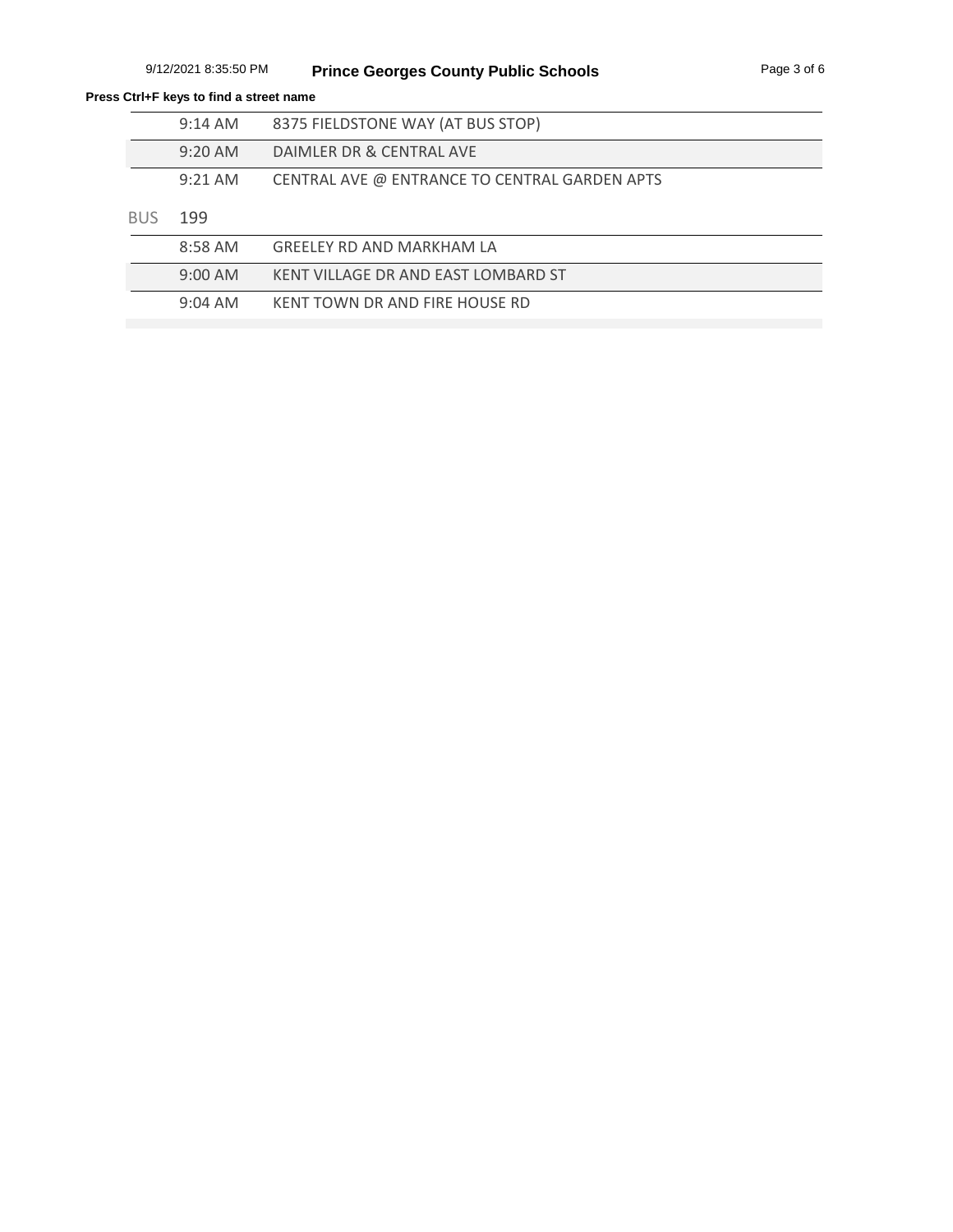#### **AFTERNOON ROUTES: G. JAMES GHOLSON MS**

| <b>BUS</b> | 124                 |                                                              |
|------------|---------------------|--------------------------------------------------------------|
|            | 4:30 PM             | KENT TOWN DR AND FIRE HOUSE RD                               |
|            | 4:34 PM             | KENT VILLAGE DR AND EAST LOMBARD ST                          |
|            | 4:37 PM             | GREELEY RD AND MARKHAM LA                                    |
| <b>BUS</b> | 161                 |                                                              |
|            | 4:35 PM             | KILMER ST @ ENT SHOPPING CENTER                              |
|            | 4:38 PM             | <b>64TH AVE &amp; KILMER ST</b>                              |
|            | $4:41 \, \text{PM}$ | CHEVERLY AVE AND KILMER ST                                   |
|            | 4:43 PM             | FOREST RD AND GREENLEAF RD                                   |
|            | 4:45 PM             | 57TH AVE AND BEECHER ST                                      |
| <b>BUS</b> | 162                 |                                                              |
|            | 4:30 PM             | <b>VERMONT AVE AND WEST FOREST RD</b>                        |
|            | 4:33 PM             | <b>HAWTHORNE ST &amp; PINEBROOK AVE</b>                      |
|            | 4:39 PM             | CHEVERLY OAKS CT AND JASON ST & 64TH AVE                     |
|            | 4:42 PM             | PARKWAY AND WAYNE PL                                         |
| <b>BUS</b> | 163                 |                                                              |
|            | 4:32 PM             | <b>BIRCHLEAF AVE &amp; DRYLOG ST</b>                         |
|            | 4:37 PM             | 69TH PL AND DRYLOG ST                                        |
| <b>BUS</b> | 164                 |                                                              |
|            | 4:30 PM             | FERNLEAF AVE AND DRYLOG ST                                   |
|            | 4:36 PM             | JAMES FARMER WAY AND 68TH PL                                 |
|            | 4:38 PM             | <b>69TH ST AND BALTIC ST</b>                                 |
| <b>BUS</b> | 165                 |                                                              |
|            | 4:28 PM             | HILL RD AND HIGHLAND PARK DR                                 |
|            | 4:30 PM             | CONSIDERATION LA AND PRIME LA                                |
|            | 4:32 PM             | HILL RD AND CENTRAL HILLS LA                                 |
|            | 4:33 PM             | PEPPER MILL DR & SEAT PLEASANT DR - PLEASANT HOUSE COMMUNITY |
|            | 4:38 PM             | HILL RD AND CARLOUGH ST                                      |
| <b>BUS</b> | 166                 |                                                              |
|            | 4:28 PM             | BELLE HAVEN DR @ TOP OF HILL ENTRANCE TO APTS                |
|            | 4:29 PM             | BELLE HAVEN DR @ BOTTOM ENT TO APTS NEAR MAILBOX             |
|            | 4:31 PM             | EAST SPRING ST AND EAST SPRING PL                            |
|            | 4:34 PM             | FLAGSTAFF ST & KENT VILLAGE DR @ CHURCH PARK LOT             |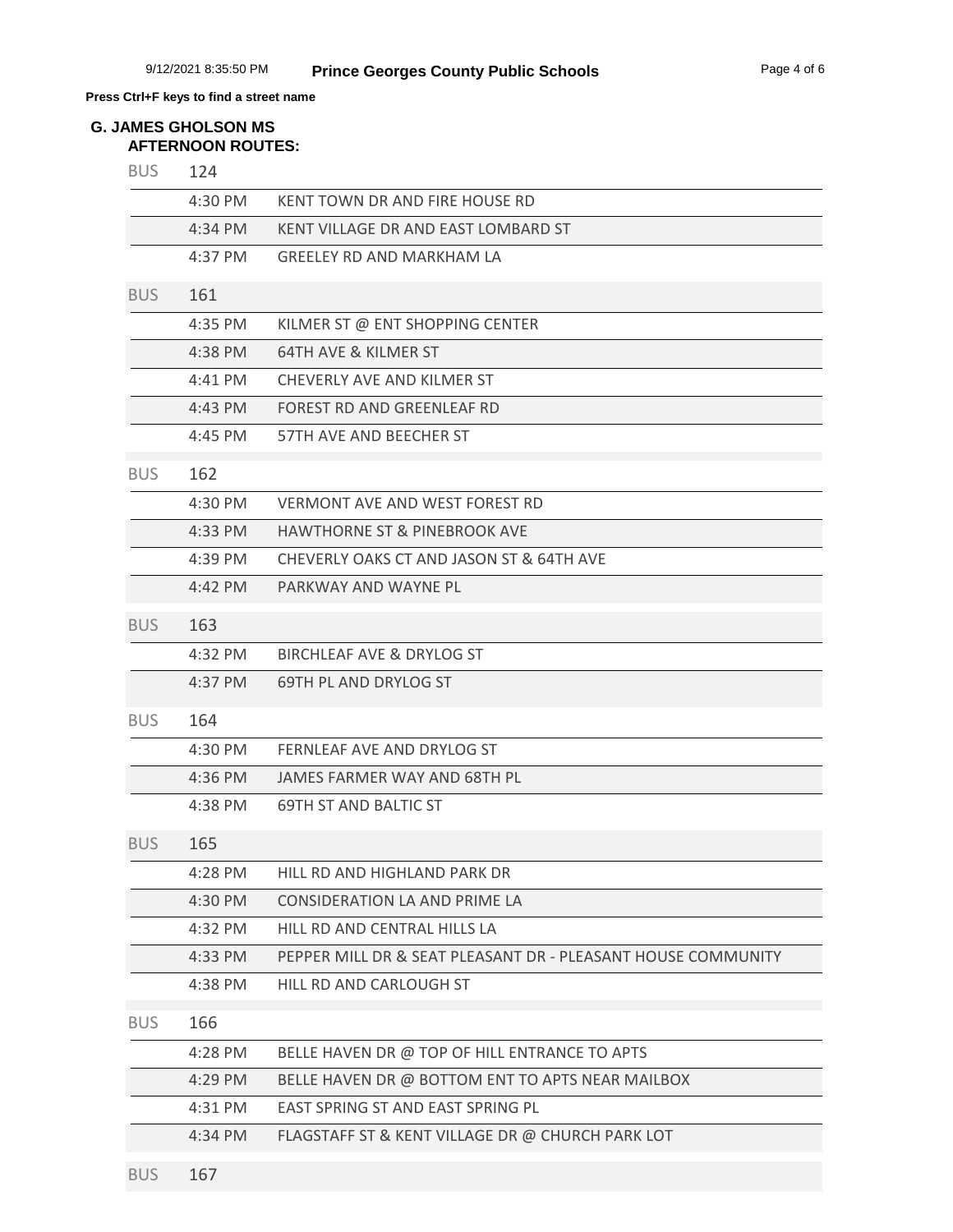| Press Ctrl+F keys to find a street name |  |  |  |  |
|-----------------------------------------|--|--|--|--|
|-----------------------------------------|--|--|--|--|

|            | 4:29 PM           | <b>CEDARWOOD CT &amp; SHERIFF RD</b>                           |
|------------|-------------------|----------------------------------------------------------------|
|            | 4:31 PM           | SHERIFF RD AND WILLOWOOD CT                                    |
|            | 4:33 PM           | EAST WASHINGTON AVE AND ROOSEVELT AVE                          |
|            | 4:36 PM           | KENT VILLAGE DR IN FRONT OF COLUMBIA PARK ELEM                 |
|            | 4:38 PM           | FLAGSTAFF ST & COLUMBIA PL @ THE DEAD END                      |
|            | 4:45 PM           | 1840 RYDERWOOD CT                                              |
| <b>BUS</b> | 168               |                                                                |
|            | 4:31 PM           | CARRINGTON AVE AND BOOKER DR                                   |
|            | 4:33 PM           | MOROCCO ST AND BOOKER DR                                       |
|            | 4:36 PM           | <b>GREIG ST AND G ST</b>                                       |
|            | 4:38 PM           | <b>GREIG ST AND 64TH AVE</b>                                   |
|            | 4:42 PM           | CABIN BRANCH DR AND 71ST AVE                                   |
|            | $4:46 \text{ PM}$ | JOPLIN ST AND SEAT PLEASANT DR                                 |
| <b>BUS</b> | 169               |                                                                |
|            | 4:31 PM           | <b>BOOKER TERR AND BOOKER DR</b>                               |
|            | 4:33 PM           | GLEN WILLOW DR & SKILLMAN ST - GLEN WILLOW APTS @ TOP OF STEPS |
|            | 4:34 PM           | MINNA AVE AND KANO ST                                          |
|            | 4:37 PM           | L ST AND CEDAR HEIGHTS DR                                      |
|            | 4:41 PM           | FIELD ST AND 62ND PL                                           |
|            | 4:42 PM           | <b>62ND PL AND EASTERN AVE</b>                                 |
|            | 4:44 PM           | 59TH AVE & 59TH PL & FIELD PL                                  |
|            | 4:46 PM           | KOLB ST AND 57TH PL                                            |
| <b>BUS</b> | 170               |                                                                |
|            | 4:28 PM           | 61ST AVE AND STATE ST                                          |
|            | 4:31 PM           | NYE ST @ FAIRMONT HEIGHTS HIGH SCHOOL                          |
|            | 4:32 PM           | DUNBAR OAKS DR AND CHAPEL OAKS DR                              |
|            | 4:33 PM           | DEANWOOD DR AND BOOTH LA                                       |
|            | 4:35 PM           | ADDISON RD AND ELKWOOD LA                                      |
| <b>BUS</b> | 171               |                                                                |
|            | 4:27 PM           | <b>BRIGHTSEAT RD &amp; CONGRESS PL</b>                         |
|            | 4:30 PM           | <b>GLEN VALLEY DR AND HILLSIDE TERR</b>                        |
|            | 4:32 PM           | 8628 CENTRAL AVE                                               |
|            | 4:33 PM           | NORAIR AVE AND DUNBAR AVE                                      |
|            | 4:35 PM           | 8375 FIELDSTONE WAY (AT BUS STOP)                              |
|            | 4:40 PM           | DAIMLER DR & CENTRAL AVE                                       |
|            | 4:41 PM           | CENTRAL AVE @ ENTRANCE TO CENTRAL GARDEN APTS                  |